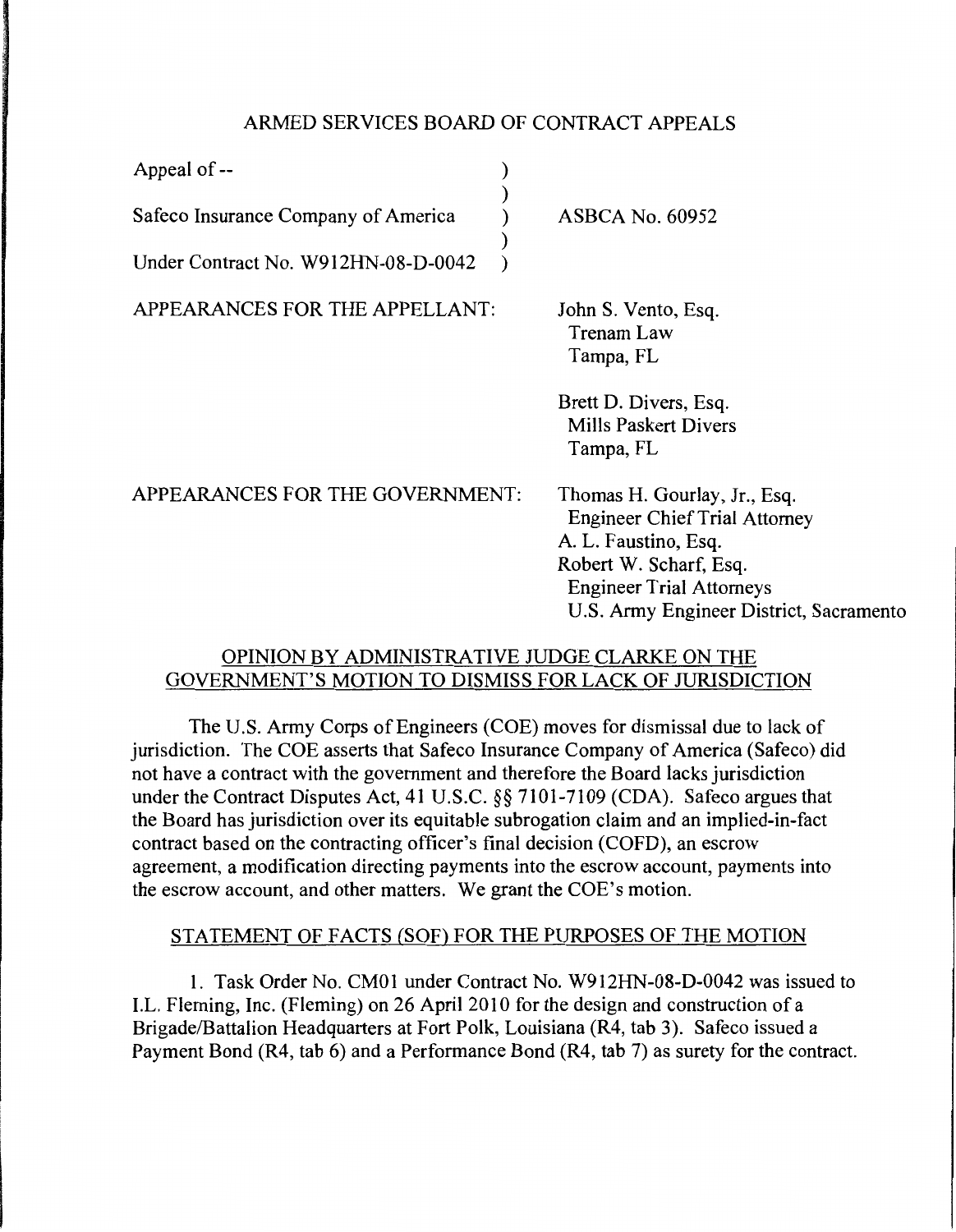2. Fleming, Engineering Design Technologies, Inc. (EDT), PBS&J Constructors, Inc. (PBS&J), and U.S. Bank National Association, escrow agent, entered into an Escrow Agreement as of 17 February 2011 (app. supp. R4, tab 1). Pursuant to this agreement Fleming agreed to direct the COE to deposit all payments made to Fleming into the escrow account *(id.* at 1).

3. By letter dated 16 June 2011 to Ms. Grant, COE contracting officer (CO), Safeco's attorneys, Mills Paskert Divers (MPD), inquired as follows:

> It is Safeco's understanding that an escrow account has been established with U.S. Bank for all contract [W912HN-08-D-0042] proceeds and that the USACE is making payments of all contract proceeds due to Fleming into that account. If this understanding is incorrect, please let me know in writing at your earliest opportunity since it is Safeco's expectation that the· USACE is paying all contract proceeds into the U.S. Bank escrow account.

(R4, tab 9)

4. By letter dated 13 July 2011 to CO Dones, COE, MPD inquired as follows:

As you know from my prior communications, it is Safeco's understanding that all payments due on the above-referenced contract [W912HN-08-D-0042] were to be paid into an escrow account with U.S. Bank. Safeco has reason to believe that funds may no longer be going to such escrow account. Please inform Safeco of the bank account into which contract funds for this Project are currently being directed and an approximate date for the next payment. In addition, Safeco requests that the Corps not release any funds to Fleming without Safeco's written consent. Please direct such requests for Safeco's consent to my attention.

(R4, tab 10)

5. On 18 July 2011, Mr. Vento, PBS&J's attorney, sent an email to Mr. Henson, COE, with a copy to CO Dones, expressing concern that subcontractors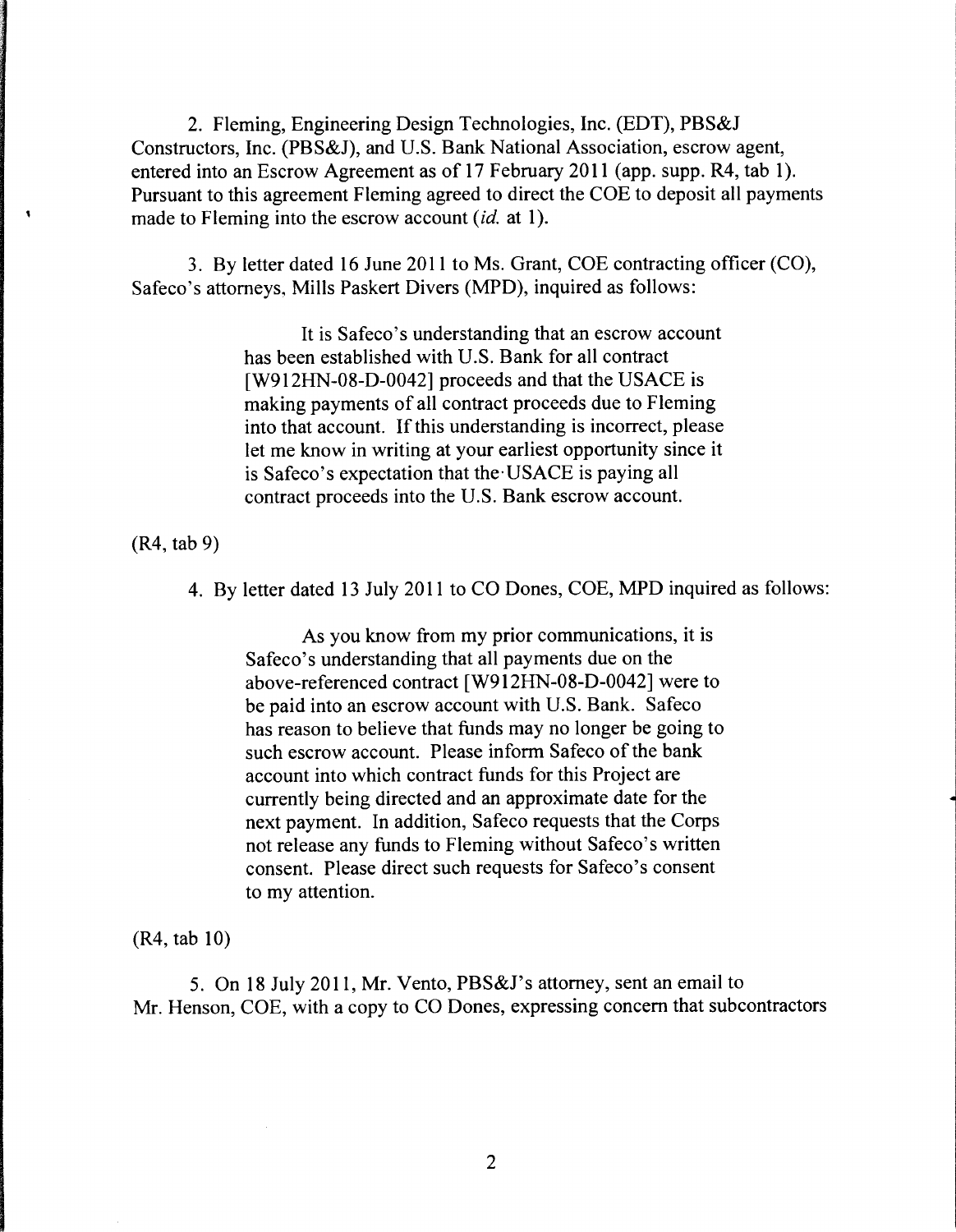would not be paid if the COE did not change the  $CAGE<sup>1</sup>$  code to insure payments went to U.S. Bank escrow (R4, tab 24 at 2).

6. By letter dated 22 July 2011 to Mr. Henson, MPD wrote:

As stated in my letter to the Contracting Officer, Ms. Dones, on July 13, 2011, it is the understanding of Safeco that all payments due on the above-referenced contract were to be paid into an escrow account with U.S. Bank, CAGE code 6CN69. All funds must be paid into this escrow account with this CAGE code to ensure proper payment of the contract proceeds.

(R4, tab 13 at 1)

7. Unilateral Modification No. 04, dated 22 July 2011, was signed by CO Dones (R4, tab 12). The modification stated, "The purpose of this modification is to update the contractor's CAGE code from 1 UV34 to 6CN69 per Escrow Agreement dated 17 February 2011" *(id.* at 1 ).

8. Beginning on 23 August 2011 through 8 August 2014, the COE made 15 payments to the U.S. Bank escrow account, CAGE Code 6CN69 (R4, tab 17). The project was completed on 11 July 2012 (R4, tab 26 at 3).

9. On 13 August 2014 a payment of \$56,073.84 was returned to the COE because of an "Invalid bank account number" (R4, tab 19). By email dated 15 August 2014 to "ilflem@aol.com," Ms. Vaughan, COE Finance Center, stated that a payment of \$58,500.00 was returned to the Finance Center because CAGE Code 6CN69 had expired (R4, tab 20). In her final decision CO Meares explained that the \$56,073.84 was an offset of \$2,426.16 from the \$58,500.00 (R4, tab 26 at 4,  $\P$  28).

10. The record includes a "DIRECT DEPOSIT AUTHORIZATION" form dated 2 September 2014 that references Cage Code 6CN69 and Fleming that authorizes deposit in a checking account at Georgia Coastal Federal Credit Union, Brunswick, Georgia (R4, tab 21). In her final decision CO Meares states that the form was signed by Fleming (R4, tab 26 at 4,  $\P$  27).

<sup>&</sup>lt;sup>1</sup> The CAGE Code is the "Commercial and Government Entity" code, a unique identifier assigned to suppliers of defense agencies as well as government agencies themselves. FAR  $4.1801(a)$ .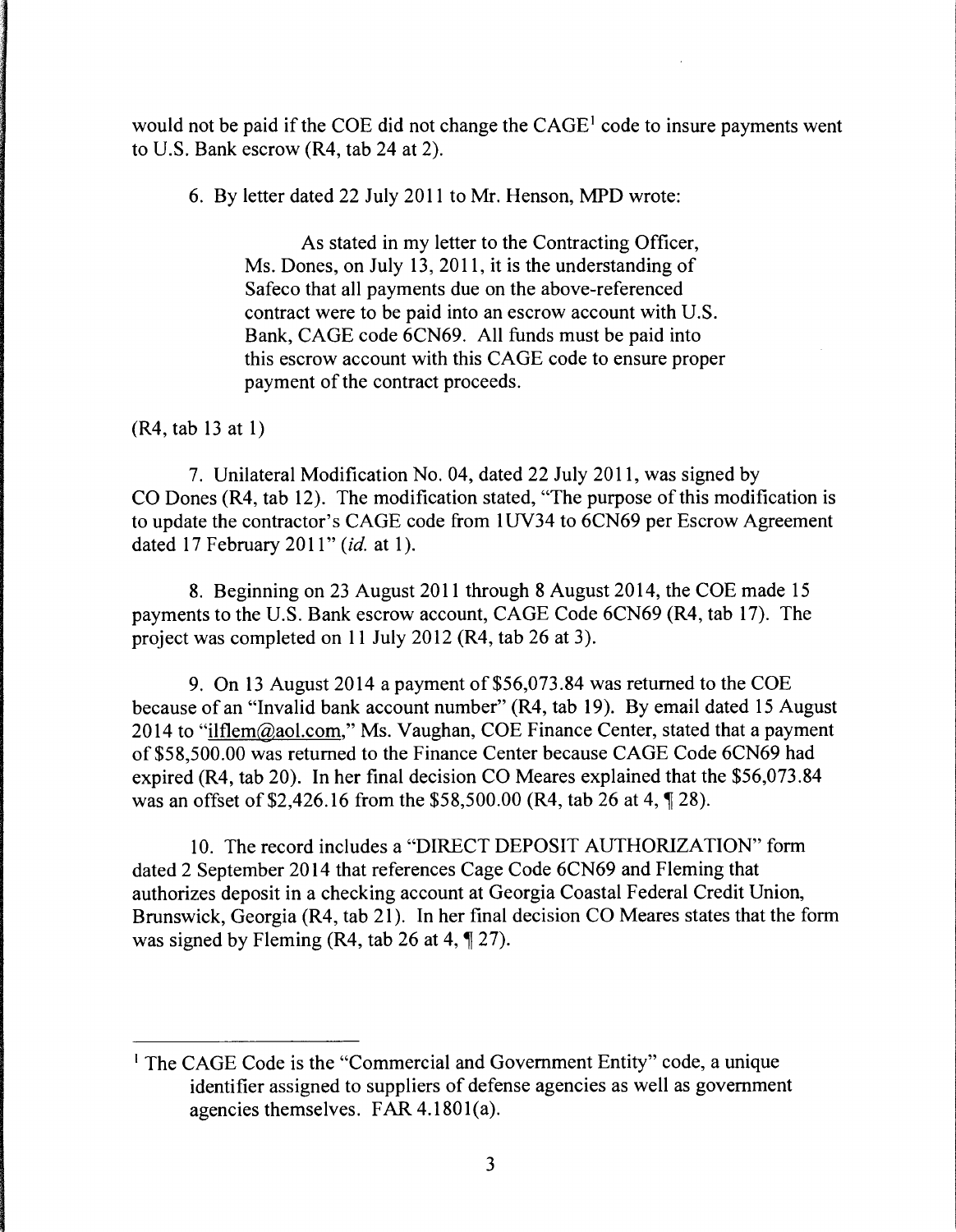11. On 14 September 2014 the COE made payment to Fleming in the amount of \$56,073.84 (R4, tab 26 at 4,  $\P$  28; app. mot. at 4). The history behind this payment was explained in an email dated 30 October 2015 from CO Yarbro to Mr. Vento:

> 3. Payment of \$56,073.84 (offset \$2,426.15; original amount \$58,500.00) was processed on 8 August 2014 by EFT to US Bank to account ending in 7365. This payment was returned to the USACE Finance Center due to a closed account. The CAGE code 6CN69 was expired in SAM (System for Award Management). On 15 August 2014 an email was sent to IL Fleming from the USACE Finance Center stating that this payment was returned to the Finance Center due to a closed account. In the same email, the USACE Finance Center provided Mr. Fleming a Direct Deposit form and requested he update SAM with current payment information. On 2 September 2014 a Direct Deposit Authorization UFC Form 23 (attached) was submitted by I.L. Fleming to the USACE Finance Center changing the bank account to Georgia Coastal Federal Credit Union account number ending in 1132. The final EFT payment in the amount of \$56,073.84 (offset \$2,426.15; original amount \$58,500.00) was made to IL Fleming to the Georgia Coastal Federal Credit Union on Sept 12, 2014 to acct ending in 1132.

(R4, tab 23 at 1)

12. By email dated 2 November 2015 to Mr. Heath, COE Finance Center, Mr. Vento stated:

> [I]f I read this correctly, the Corps made an improper payment of \$56,000 to IL Fleming on 2 Sept 2014 after the Corps received a Hold Funds Letter from SAFECO on 13 July 2011 (attached) advising that no further funds should be paid to IL Fleming to ensure that subcontractors on the project would be properly paid.

(R4, tab 24 at I)

13. On 23 August 2016 Safeco filed a certified claim in the amount of \$57,073.84 which was the sum of the \$56,073.84 and \$1,000.00 contract balance (R4, tab 25). On 8 December 2016 CO Meares denied Safeco's claim. The decision included a notice of appeal procedure that referred to the CDA. (R4, tab 26)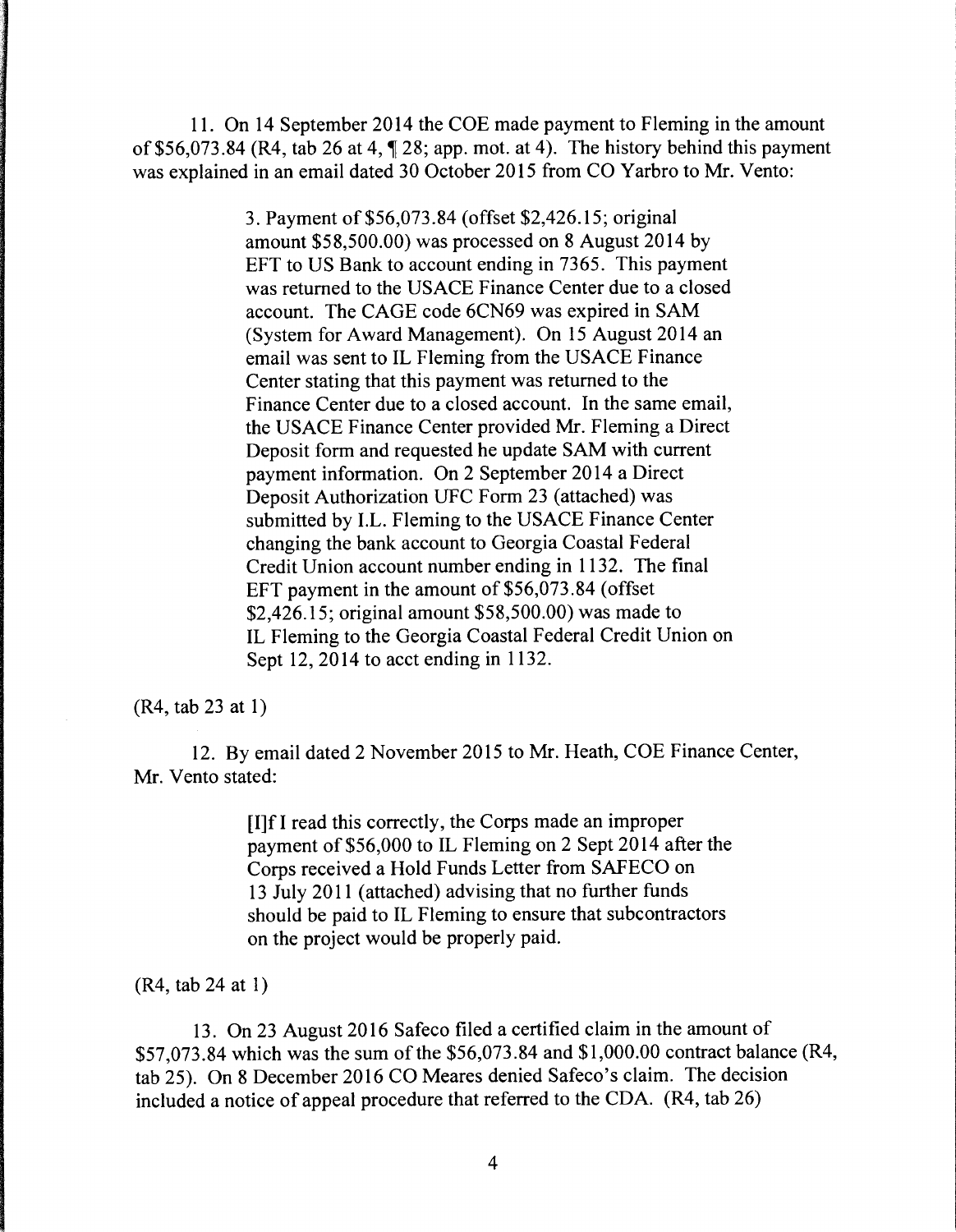14. On 20 December 2016 Safeco filed a notice of appeal with the Board requesting that it be processed under Board Rule 12.3 accelerated procedure. On 22 December 2016 the Board docketed the appeal under Rule 12.3 as ASBCA No. 60952. On 28 February 2017 the government filed a motion to dismiss for lack of jurisdiction. On 7 March 2017 Safeco withdrew its Rule 12.3 election in order to have the jurisdictional issue resolved.

#### DECISION

Safeco characterizes its cause of action in its complaint as being equitable subrogation *(see* compl.). As the government correctly argues *(see* gov't hr. 3-4), we do not possess jurisdiction over equitable subrogation claims because our jurisdiction stems from the CDA, which requires a contract between the appellant and the United States. *United Pacific Insurance Co.,* 380 F.3d 1352, 1355 (Fed. Cir. 2004); *see also Fireman's Fund Insurance Co. v. United States,* 909 F.2d 495 (Fed. Cir. 1990) (before the execution of a takeover agreement,<sup>2</sup> a surety is not a contractor with the United States); *Thorington Electrical and Construction Co.,* ASBCA No. 56895 *et al.,* 10-2 BCA ¶ 34,511 at 170,177. While Safeco cites law from the Court of Federal Claims and the Court of Appeals for the Federal Circuit in support of its theory that we possess such jurisdiction (app. opp'n at 6), the cases cited by Safeco are founded upon the Court of Federal Claims's grant of jurisdiction through the Tucker Act, *see Insurance Company of the West,* 243 F.3d 1367, 1374-75 (Fed. Cir. 2001), which is specific to that forum, and not applicable to this Board. *See* 28 U.S.C. § 1491.

In its response to the government's motion to dismiss, Safeco appears to secondarily allege that its equitable subrogation theory should be read as an allegation that it possessed an implied-in-fact contract with the government  $-$  a contract over which we would possess jurisdiction (app. opp'n at  $10-11$ ). We are unpersuaded by this strained re-formulation of Safeco's position. First, no allegation of an implied-in-fact contract may be found in either Safeco's complaint or in its claim to the contracting officer upon which this appeal is premised *(see* gov't br., attach. 1 ). It thus has no implied-in-fact contract cause of action before us (not being found in the complaint), nor could it, because the necessary operative facts alleging an implied-in-fact contract were not contained within its claim. *See Scott Timber Co.* v. *United States,* 333 F.2d 1358, 1365 (Fed. Cir. 2003); *Trepte Construction Co.,* ASBCA No. 38555, 90-1 BCA if 22,595 at 113,385-86.

In the event that we, nevertheless, permitted Safeco to proceed under its newly-advanced implied-in-fact contract theory, we would still dismiss this appeal for

<sup>&</sup>lt;sup>2</sup> There is no allegation that the United States and Safeco ever entered into a takeover agreement in this matter.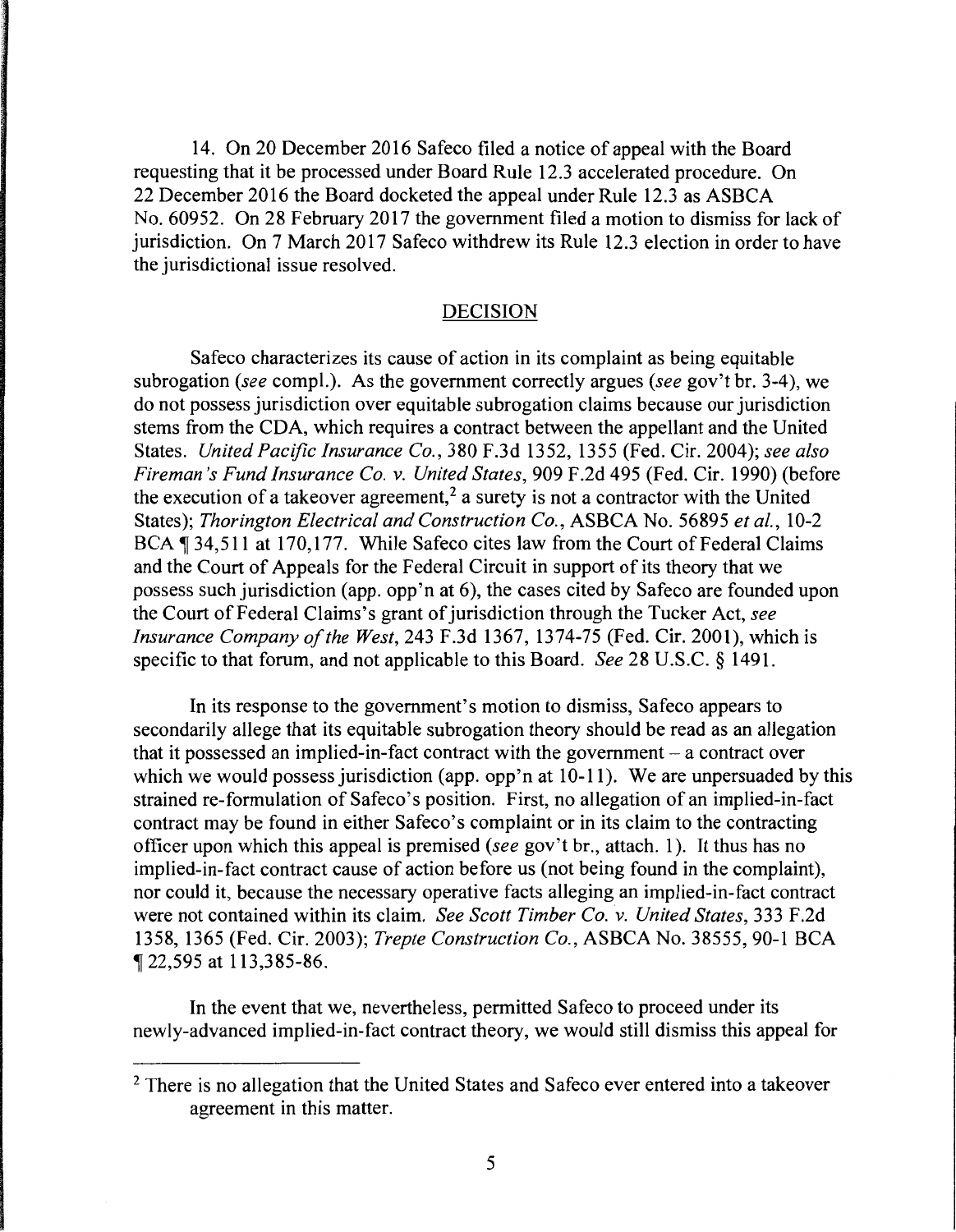Safeco's failure to make a non-frivolous allegation of the existence of the implied-in-fact contract.

It is well established that Safeco bears the burden of establishing the Board's jurisdiction by a preponderance of the evidence. *Total Procurement Service, Inc.,*  ASBCA No. 53258, 01-2 BCA  $\P$  31,436 at 155,237. However, this burden is met if Safeco makes "non-frivolous" allegations of an offer, acceptance, consideration and contracting authority. *Leviathan Corp.*, ASBCA No. 58659, 16-1 BCA 1 36,372 at 177,294. Safeco need not prove the existence of a contract, which is a merits determination. *Id.* From this precedent we gather that an appellant must present at least some plausible evidence of a contract to satisfy both the "preponderance of the evidence" standard and the "non-frivolous" allegation standard.

An implied-in-fact contract has all the requirements of an express contract except that the evidence of the meeting of the minds differs. *Hanlin* v. *United States,*  316 F.3d 1325, 1328 (Fed. Cir. 2003). Thus:

> To establish an implied-in-fact contract with the government, appellant must show mutuality of intent to contract, consideration, lack of ambiguity in offer and acceptance, and that the government representative whose conduct is relied upon had actual authority to bind the government in contract. *City of El Centro* v. *United States,*  922 F.2d 816, 820 (Fed. Cir. 1990), *cert. denied,* 501 U.S. 1230 (1991).

*Todd Pacific Shipyards Corp., ASBCA No.* 55126, 08-2 BCA ¶ 33,891 at 167,755. We do not agree with Safeco's belief that an implied-in-fact contract may simply be "inferred from the government's conduct" here (app. opp'n at 10). We have held that a contract's requirement for payment and performance bonds does not imply a contract between the government and the bondsman. *Fireman's Fund,* 909 F.2d at 500. Safeco does not limit its implied-in-fact contract argument to payment and performance bonds.

The actions that Safeco alleges made such a contract are as follows:

[P]ursuant to Safeco's demand, [conveyed by the contractor actually doing business with the government, Fleming (app. opp'n at 2)] the COE executed a Contract Modification that referenced Safeco's Escrow Agreement and promised to make payments to the Escrow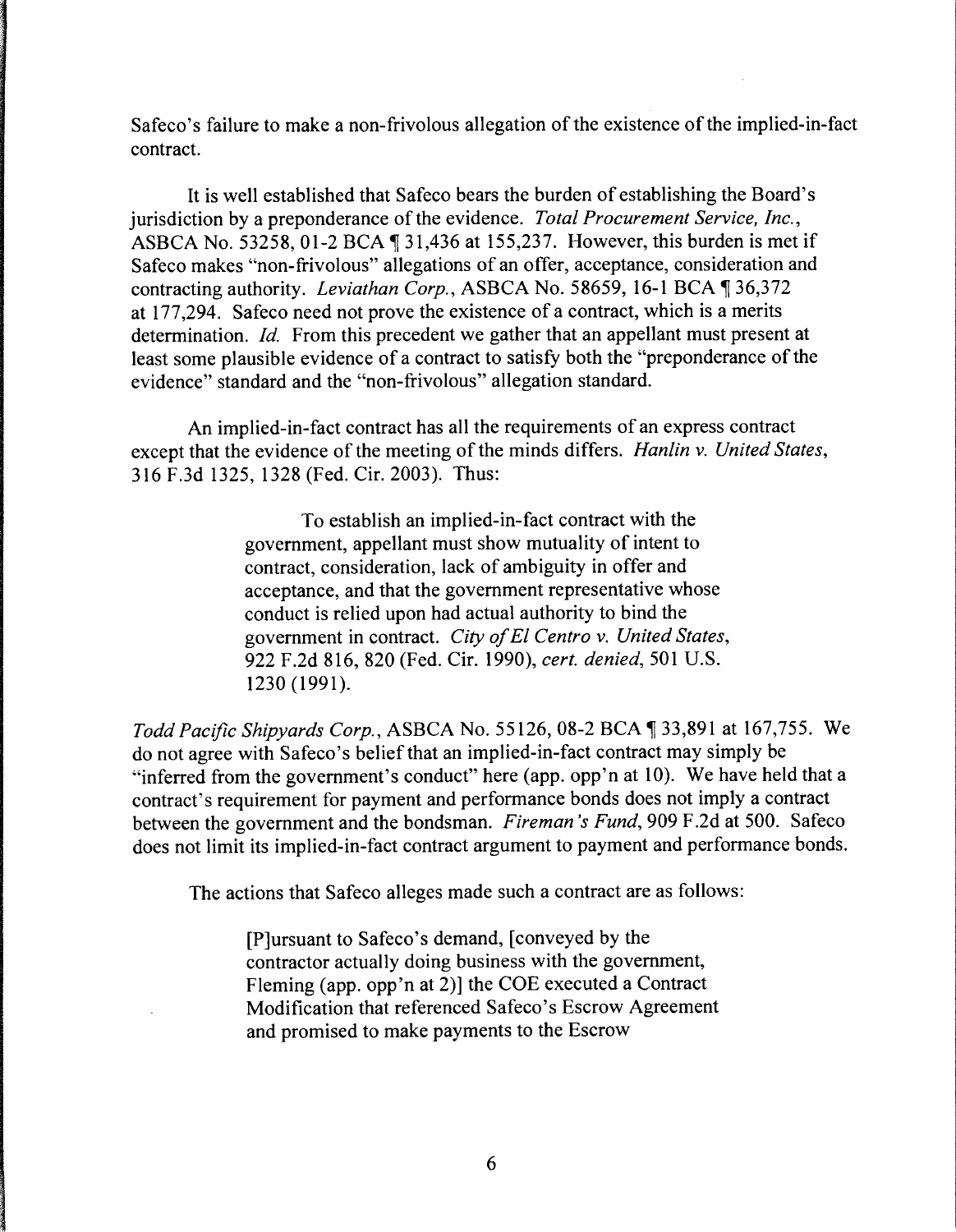Account...the COE...made fourteen  $(14)^{[3]}$  consecutive payments over a span of two (2) years to the Escrow Account established by Safeco to protect the Project funds... in reliance on payments made to the Escrow Account, the subcontractors completed their work on the Project.

(App. opp'n at 11) For the purpose of deciding this motion, we assume that each of these allegations is true.

The key determination, therefore, is if these itemized factual allegations amount to a "non-frivolous" allegation of an implied-in-fact contract. To reach our decision we look at other decisions involving similar jurisdictional motions. In *Tech Projects, LLC*, ASBCA No. 58789, 15-1 BCA 1 35,940, we denied a motion to dismiss for lack of jurisdiction because the contracting officer's final decision agreed that there was an implied-in-fact contract. *Id.* at 175,661. In *Black Tiger Co.,* ASBCA No. 59819, 16-1 BCA  $\parallel$  36,423, we denied a government motion to dismiss for lack of jurisdiction because the "notice of appeal included (1) a contract number; (2) an SF 1449 that identified appellant on the first page of the contract as the contractor; and (3) a document appellant asserted was an invoice for the equipment provided under the contract." *Id.* at 177,570. In *Leviathan Corp.*, 16-1 BCA ¶ 36,372, we denied a motion to dismiss for lack of jurisdiction because of a contract modification that offered settlement "on behalf of the U.S. Government" and included a release of claims. *Id.* at 177,294. We concluded that in each of these cases appellant had made a "non-frivolous" allegation that a contract existed between it and the government. However, in each case there were facts that indicated a contract existed. We do not see any similarities between these cases and the facts alleged by Safeco. Some of the problems we have are that the COE was not a party to the escrow agreement, Modification No. 04 was unilateral, payment into the escrow account does not imply an intent to enter into a contract, and reliance by subcontractors likewise does not indicate an intent to enter into a contract. The facts itemized above do not relate in any way to any of the elements of an implied-in-fact contract, i.e., mutuality of intent to contract, lack of ambiguity in offer and acceptance, consideration, and that the government representative whose conduct is relied upon had actual authority to bind the government in contract. Safeco has not made a "non-frivolous" allegation that an implied-in-fact contract existed between it and the COE.

<sup>&</sup>lt;sup>3</sup> The evidence is that there were, in fact 15 such payments *(see* SOF  $\P$  8), but this distinction is not material.